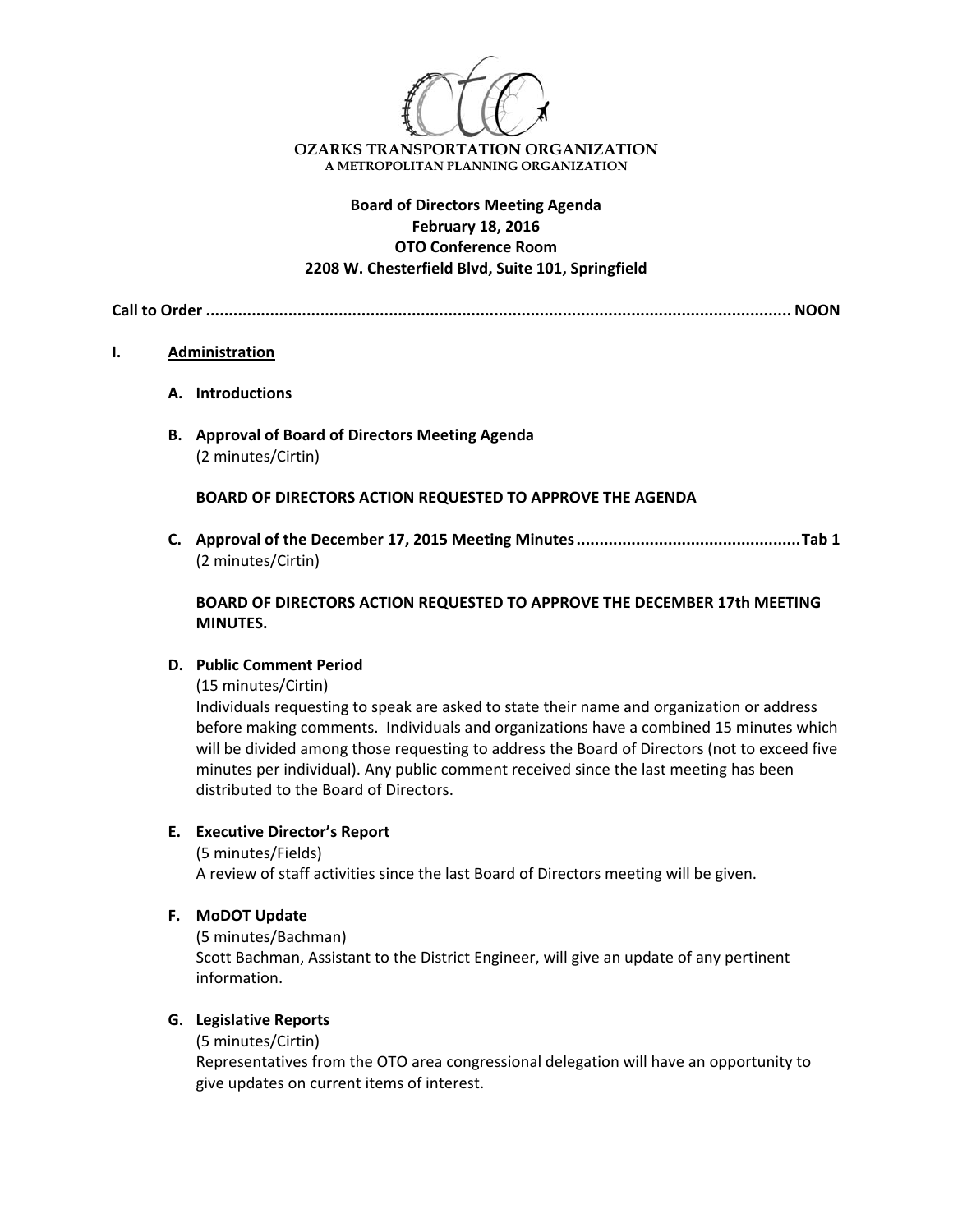#### **II. New Business**

**REPORT.**

**A. Amendment Number 2 to the Long Range Transportation Plan ...................................Tab 2** (5 minutes/Longpine) An amendment to the Long Range Transportation Plan is requested to add a bridge replacement project on Mt. Vernon Street over Jordan Creek in Springfield. **BOARD OF DIRECTORS ACTION REQUESTED TO APPROVE AMENDMENT 2 TO THE LONG RANGE TRANSPORTATION PLAN. B. Amendment Number Nine to the FY 2015‐2018 TIP.....................................................Tab 3** (5 minutes/Longpine) There are five changes requested to the Transportation Improvement Program which are included for member review. **BOARD OF DIRECTORS ACTION REQUESTED TO APPROVE AMENDMENT 9 TO THE FY 2015‐ 2018 TRANSPORTATION IMPROVEMENT PROGRAM. C. Administrative Modification Number Six to the FY2015‐2018 TIP ................................Tab 4**  (5 minutes/Longpine) There are twenty-one modifications that have been administratively approved by staff. Please see the attached materials for more information. **NO ACTION REQUESTED ‐ INFORMATIONAL ONLY D. FAST ACT Update.........................................................................................................Tab 5** (5 minutes/Fields) Staff will provide an update of the new transportation legislation. **NO ACTION REQUESTED ‐ INFORMATIONAL ONLY E. STP Urban Advance Notice ..........................................................................................Tab 6** (5 minutes/Longpine) The City of Republic is electing to use the STP‐Urban funds in advance of the current sub allocated balance pursuant to the approved advance policy. **NO ACTION REQUESTED – INFORMATIONAL ONLY F. OTO In‐Kind Match Letters ..........................................................................................Tab 7** (3 minutes/Parks) Staff will give an overview of the request that in‐kind letters be submitted for each Board of Director's member. **INFORMATIONAL ONLY ‐ NO ACTION REQUIRED G. Financial Statements for 2nd Quarter 2015‐2016 Budget Year.....................................Tab 8** (5 minutes/Compton) OTO Board Treasurer, Jerry Compton, will present the second quarter financial report. **BOARD OF DIRECTORS ACTION REQUESTED TO ACCEPT THE SECOND QUARTER FINANCIAL**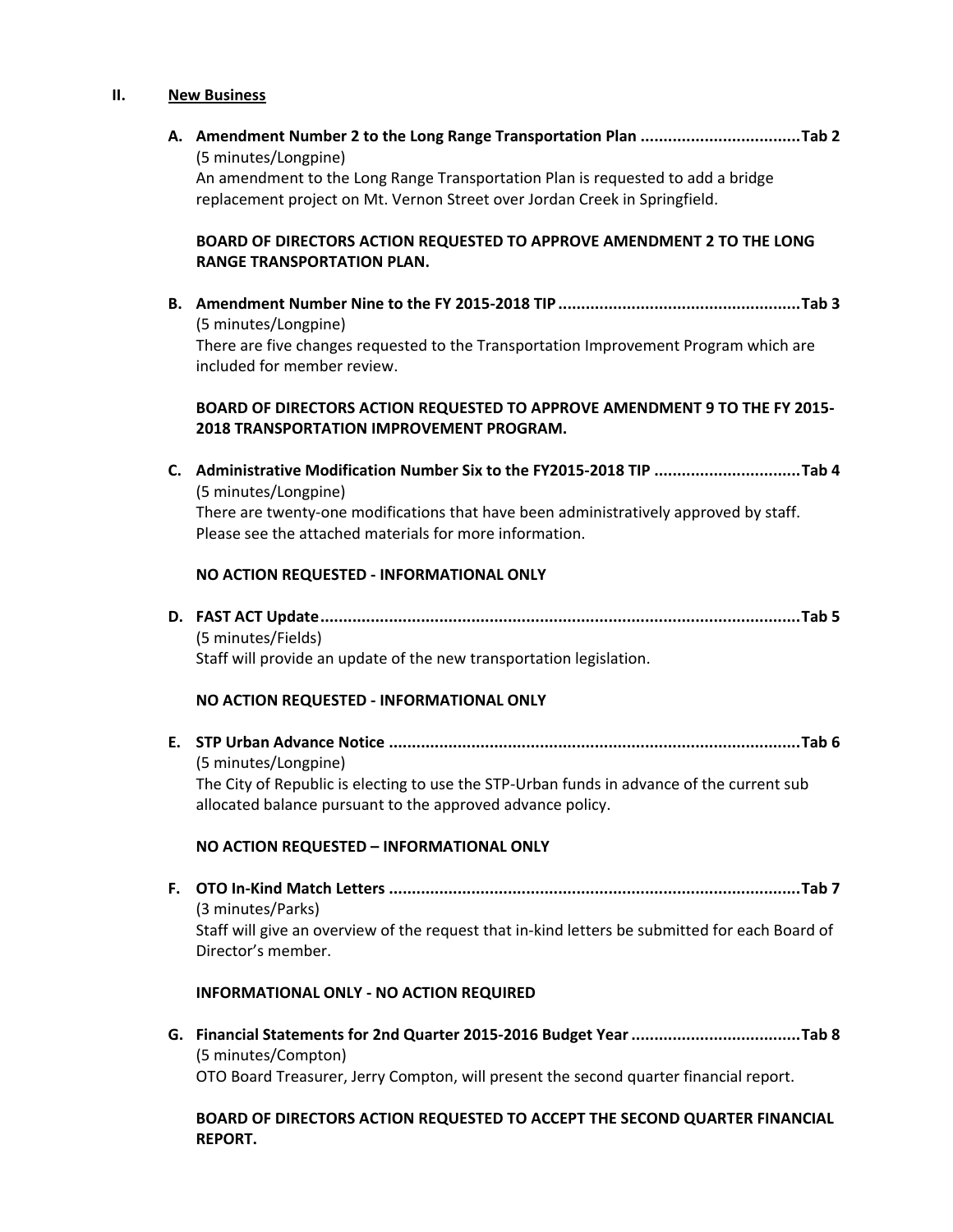|  | (20 minutes/Longpine)                                                            |  |
|--|----------------------------------------------------------------------------------|--|
|  | Staff will present draft chapters of the updated long range transportation plan. |  |

## **BOARD OF DIRECTORS ACTION REQUESTED TO REVIEW THE DRAFT DOCUMENT AND AUTHORIZE STAFF TO SEEK PUBLIC COMMENT ON THE DRAFT.**

# **I. Priority Order of Corridor Projects**

(10 minutes/Fields)

MoDOT is under a February deadline to select possible projects for programming in the Statewide Transportation Improvement Program. OTO has a listing of projects of regional significance that must be narrowed down in order to decide what should be first priorities.

Information will be distributed at the meeting.

# **BOARD OF DIRECTORS ACTION REQUESTED TO APPROVE THE PROPOSED PRIORITY ORDER OF PROJECTS.**

## **III. Other Business**

- **A. Board of Directors Member Announcements** (5 minutes/Board of Directors Members) Members are encouraged to announce transportation events being scheduled that may be of interest to OTO Board of Directors members.
- **B. Transportation Issues For Board of Directors Member Review**  (5 minutes/Board of Directors Members) Members are encouraged to raise transportation issues or concerns that they have for future agenda items or later in‐depth discussion by the OTO Board of Directors.
- **C. Articles for Board of Directors Member Information..................................................Tab 11** (Articles attached)

# **IV.** Adjourn meeting. A motion is requested to adjourn the meeting. Targeted for **1:30 P.M.**

The next Board of Directors regular meeting is scheduled for Thursday, April 21, 2016 at 12:00 P.M. at the OTO Offices, 2208 W. Chesterfield Blvd, Suite 101.

## Attachments

Pc: Ken McClure, Springfield City Council Matt Morrow, President, Springfield Area Chamber of Commerce Stacy Burks, Senator Blunt's Office Dan Wadlington, Senator Blunt's Office David Stokely, Senator McCaskill's Office Matt Hough, Congressman Long's Office Area News Media

Si usted necesita la ayuda de un traductor del idioma español, por favor comuníquese con la Debbie Parks al teléfono (417) 865‐3042, cuando menos 48 horas antes de la junta.